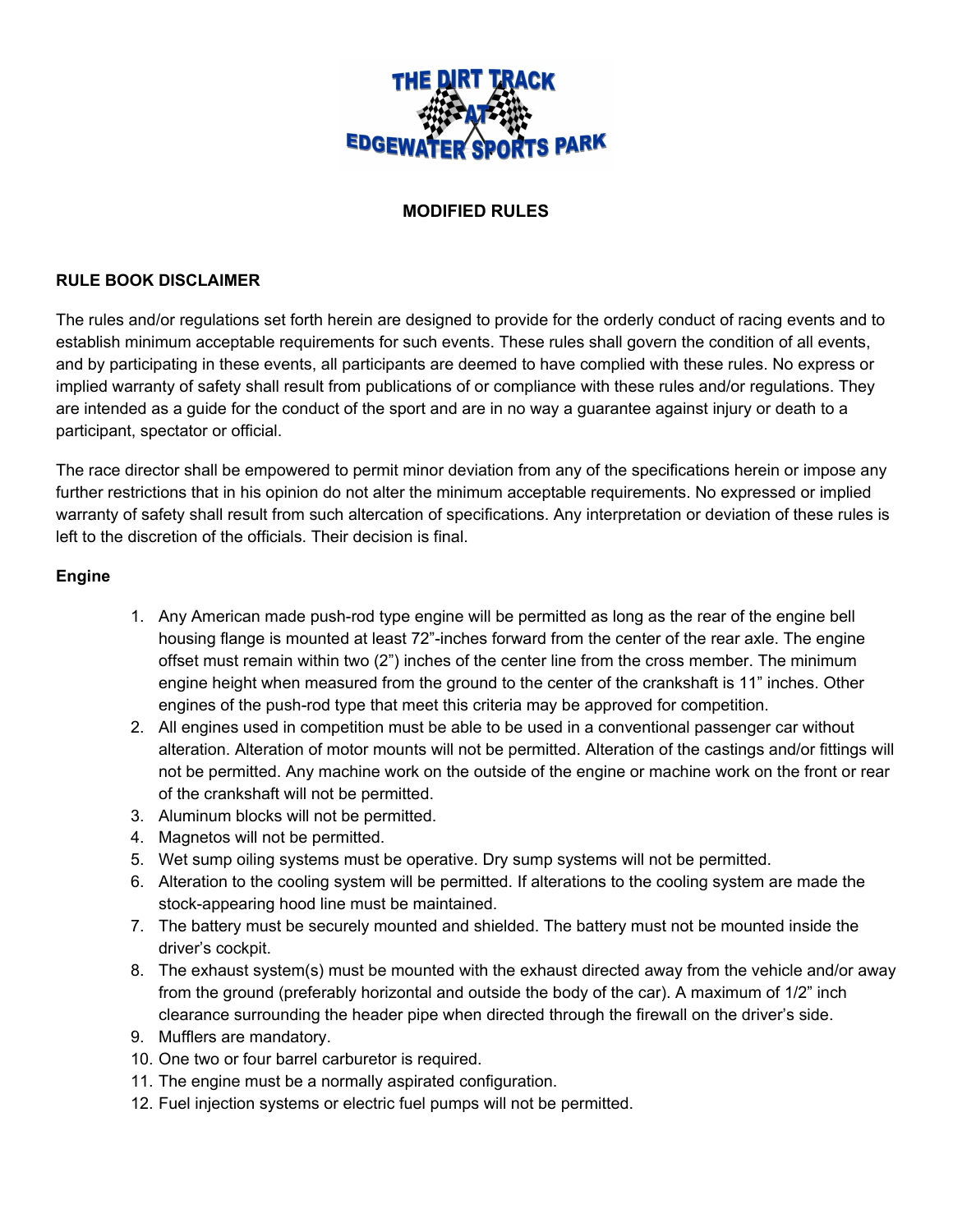### **Transmission & Driveline**

- 1. The drive shaft must be made from magnetic steel. The driveshaft must be painted white with the car number clearly labeled on the drive shaft.
- 2. Carbon fiber drive shafts will be permitted. Aluminum or fiberglass drive shafts will not be permitted.
- 3. A 1/2"-inch x 2"-inch 18-gauge steel drive shaft hoop is mandatory. The drive shaft hoop must be at least six (6") inches behind the universal-joint. Two hoops are strongly recommended. A single 1/8"-inch plate on the right side of the drive shaft tunnel is recommended.
- 4. All competitors are encouraged to perform systematic checks on their drive-train.
- 5. Direct drives and/or any type devices will not be permitted.
- 6. The transmission must be bolted to the engine. All cars must have forward and working reverse gears and be able to shift to forward or reverse with engine running. BERT-type transmissions will be permitted.
- 7. Clutch-type transmissions must be equipped with explosion-proof steel bell housing. In lieu of an explosion-proof bell housing or if one is not available for your engine, a shield of at least 1/2"-inch x 6"-inches covering the clutch area 360 degrees securely fastened in place and fabricated from magnetic steel will be permitted.

### **Chassis/Frame**

- 1. Only factory production full 1950 or newer parallel American passenger car frames will be permitted. The frame must be complete in front of firewall. Cutting of the frame in any way in front of firewall will not be permitted.
- 2. The frame must remain unaltered and must meet the requirements of the attached drawing.
- 3. The Right side frame rail may not be altered and/or raised and/or moved from the stock OEM location in any manner and must measure a maximum of six (6) inches from the ground to the bottom or lowest edge of the frame rail.
- 4. The front cross member may be notched to allow clearance for the radiator only. The cross members must be plated to retain complete box configuration.
- 5. Jeep, Bronco, 4-wheel drive, front wheel drive or sports car frames will not be permitted.
- 6. The minimum wheelbase permitted will be 108" inches. The maximum wheelbase permitted will be 112" inches. No tolerance – measurements are as posted
- 7. Fiberglass lift bars and/or rear torsion bars will not be permitted.
- 8. Any frame may not be widened or narrowed and must be able to support the roll cage on both sides and must be full and complete on both sides.
- 9. The minimum frame and body height from ground is four (4) inches.
- 10. The front bumper must be mounted to the ends of the frame with the bottom loop parallel to the ground.
- 11. A minimum of 1" diameter tubing and/or pipe is required to for towing of the vehicle.
- 12. The rear bumpers must be constructed of tubing and/or flat stock. All rear bumpers and/or tubing utilized in the fabrication of the rear bumper assembly must have an end cap. The rear bumpers must protect the fuel cell.
- 13. The bumper(s) (front and rear) when measured from their center(s) must have a minimum of 25" inches of ground clearance. There will be a two (2) inch tolerance, plus or minus regarding this dimension. The rear bumper and/or the nerf bars must not extend beyond the width of rear tires. All bumpers must have round edges. Sharp edges on any bumper and/or bumper surface will not be permitted.
- 14. The brace bars forward of the roll cage must not extend higher than stock hood height.
- 15. The rear push bars must not extend beyond six (6") inches of the rear quarter panel(s).
- 16. All side bars and bumpers must be capped on ends.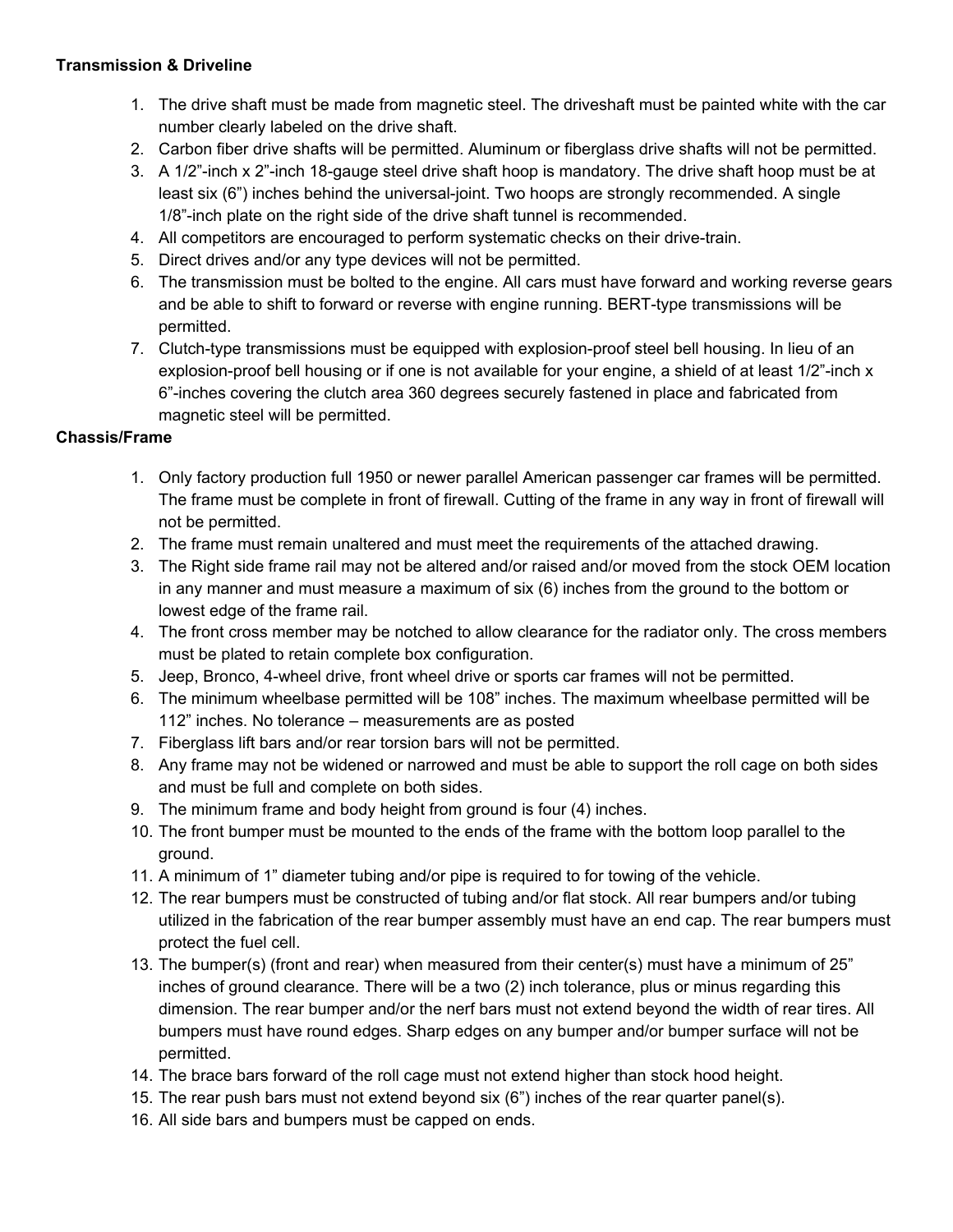17. The maximum overall width of the car, front and/or rear, shall not exceed 78" inches when measured from the outside of the tire tread on both sides of the vehicle. A maximum one (1") inch spacer between the hub and wheel will be permitted. Steel and/or aluminum spacers will be permitted, provided the overall tread width of the vehicle does not exceed 78"-inches.

## **Weight**

- 1. All added weight(s) must be painted white with the car number clearly labeled on each weight.
- 2. All added weight(s) must be securely mounted to car with minimum of two (2) 1/2"-inch bolts that pass completely through each weight and the car. Weights that are mounted on the rear bumper or outside the body of the car will not be permitted. All added weight must be mounted below all windows and the interior sheet metal.
- 3. All added weight(s) must be securely attached to the frame below the body decking.
- 4. Frame is defined as the steel welded structure only.
- 5. Any part that moves or is not a fixed component to the steel frame structure may not be used for any weight attachment.
- 6.
- 7. Weights attached to the rear bumper and/or outside the frame will not be permitted.
- 8. Any car that loses any weight(s) during any event will be disqualified.
- 9. The minimum weight of car with driver at all times including after the race is 2,400 lbs.
- 10. Burn off and/or weight percentages and/or tolerance after the completion of any racing event will not be permitted.

## **Fuel Cells and Fuel**

- 1. All cars must have fuel cells. The maximum capacity for the fuel cell will be 32 gallons. The fuel cell must be completely enclosed in an 18-gauge magnetic steel container. Aluminum fuel cell containers will not be permitted. All fuel cells must be completely visible. All fuel cells must have a minimum of 2"x2" inch x 1/8"-inch steel straps surrounding them. The fuel cell must be protected in the rear of axle by securely-mounted (welded) roll cage tubing.
- 2. The following fuel cell rules are Highly Recommended and will be mandatory in the future.
	- 1. The only fuel cells that are approved are those that meet and/or exceed the FIA / FT3 or SFI 28.3 specifications.
	- 2. Fuel cells must be used in accordance with the FIA / FT3 or SFI 28.3 specifications. Alterations of any kind will not be permitted. (Example: alterations to top plate, alterations or removal of foam, etc.)
	- 3. Fuel valve plate, fuel pickup and fuel return fittings must be on the top of the fuel cell.
- 3. The fuel cell must not extend lower than protective tubing.
- 4. Racing gasoline or alcohol will be permitted.
- 5. Nitrous oxide, nitrous methane, propylene oxide or any type of additives will not be permitted.
- 6. Fuel may be inspected at any time during any event.
- 7. All fuel cells must have check valve in breather and filler check valve.

## **Body**

*(See drawing diagram for reference – There may be dimensions referenced in the drawing diagram that are not referenced in written rules and vice versa. All dimensions whether written and/or referenced in the drawing diagram dimensional are rule(s),)*

1. All bodies must follow dimension(s) and the appearance as shown in diagram. The body shall be the fabricated modified body from approved vendors. The body must be symmetrical, including but not limited to doors, nose, sail panels, spoiler supports, etc…The body must be symmetrical, including but not limited to doors, nose, sail panels, spoiler supports, etc.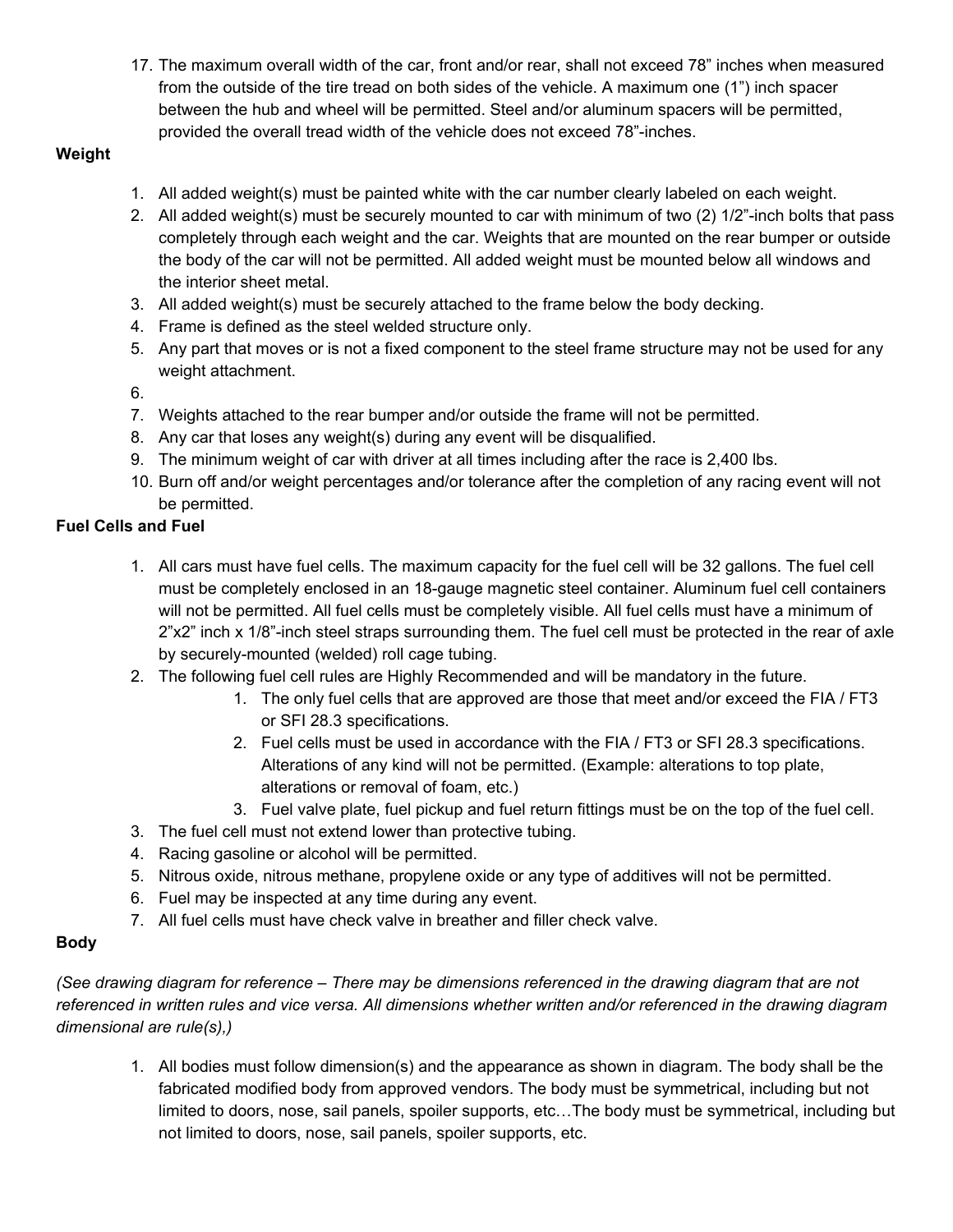- 2. The front windshield and rear window support must be stock appearing. The front window support(s) may have a clear Lexan support of no more than 16" inches including the roof post at the bottom and going straight to the roof. The support must be securely fastened in a positive manner.
- 3. The front roof post must be in a straight line from top to bottom.
- 4. The sides of the engine compartment will remain open. Any side panels in the engine compartment area will not be permitted. A five (5") inch drop on either side of the hood will be permitted and it must enclosed at the rear of the hood. The firewall on driver's side must meet the front of the door. The firewall must be a minimum of 16"-inches in length from top-to-bottom.
- 5. The top of the doors must remain in line with the rear engine plate. The bottom of the doors may extend a maximum of eight (8") inches past the motor plate toward the front of the vehicle. Any material that exceeds 8"-inches will not be permitted.
- 6. Right panel from top of door to bottom of door may not be no more than 3 inches and must be mounted straight inside the bottom.
- 7. A maximum one (1") inch flange on the outside edges (left and right side vertically) for the purpose of strengthening only will be permitted on the front nose only. Side fins and/or flanges of any kind along the length of the entire car (hood, front,and/or roof) will not be permitted.
- 8. A maximum of one (1) stone deflector, for rear mounted oil pumps, oil filters, and for the main oil tank will be permitted. The deflector may be made of steel, aluminum, or heavy gauge wire. The cover may only be mounted near the unit it is designed to protect with a maximum size of eighteen (18"x18") inches square and mounted only from the upper right frame rail to the lower right frame rail.
- 9. The minimum roof height is 42" inches with a maximum height of 52" inches.
- 10. The minimum deck height is 28" inches with a maximum height of 38" inches.
- 11. All cars must have a car number on both sides and the roof that are at least 18" inches in height and 14" inches in width.
- 12. The driver's last name must be displayed under the car number in a legible font that is a minimum of eight (8") inch high letters.
- 13. A minimum of two (2") inches of tire clearance from the body is required.
- 14. The minimum ground clearance will be four (4") inches.
- 15. The measurement from center of the hub to the rear top of deck will be a minimum of 34" inches and a maximum of 48" inches.
- 16. The maximum body width at the body's widest part will be 72" inches. The minimum of width at the body's narrowest part will be 53" inches. The bottom of the doors may have a maximum width of 68" inches.
- 17. On the left side the rear of the door may flare out six (2") inches for tire clearance.
- 18. The bottom of the flare must be curved and rounded not pointed in any fashion.
- 19. The maximum rear width of car must be 67" inches at the widest point.
- 20. The maximum roof width will be 50" inches with a minimum of 44" inches.
- 21. The maximum roof length will be 56" inches with a minimum roof length of 41" inches.
- 22. The maximum height on rear roof post vertical is 3" inches.
- 23. The nose piece must not exceed 45"-inches in width, centered between the frame rails and must not extend past the leading edge of the front bumper. The nosepiece must have a minimum of six (6") inches from the ground to the bottom edge of the nose piece.
- 24. Rear spoilers of any type, including but not limited to, shaping of panels, shaping of interior body panels, shaping and/or redirecting airflow with sail panels, etc., will not be permitted.

#### **Interior and Driver Compartment**

1. All windows must have a minimum 11"-inch vertical opening. The entire interior must have a minimum of 11"-inches of clearance from the interior deck to the roof and all sections of the roll cage. The minimum window opening will be 12"inches. The interior deck sheet metal to the right side of the driver from the back of the seat forward should be fabricated on an angle from the driveshaft tunnel to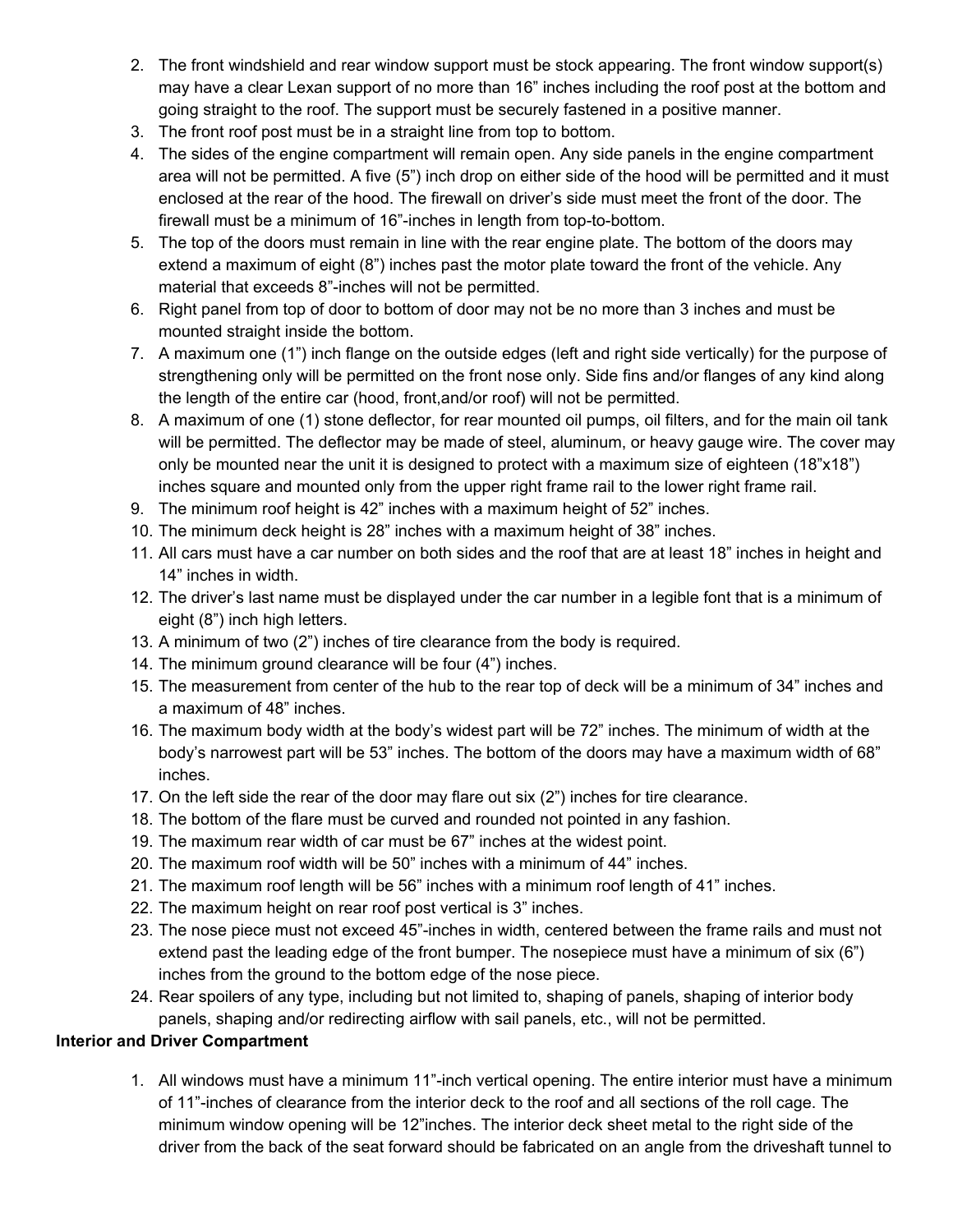the right side window to promote ease of exit for the driver through the right side and or front window opening.

- 2. A master ignition switch within easy reach of the driver is mandatory. The switch must be clearly labeled "ON" and "OFF".
- 3. Hydraulic and/or pneumatic weight jacks, trackers, or similar adjustable components of any type will not be permitted.
- 4. Mirrors of any type will not be permitted.
- 5. The rock guard should end at a point perpendicular to the steering wheel.
- 6. The drivers compartment must be sealed from the engine and the race track. The rear bubble of the hood should be closed and sealed from the driver.
- 7. The maximum slope/rake of the interior sheet metal "shelf" front-to-rear is 4"-inches when measured from the firewall to the base of the spoiler. A maximum of 2"-inches of slope/rake will be permitted in front of the rear of the seat to the firewall and a maximum of 2"-inches of slope/rake will be permitted from the rear of the seat to the base of the spoiler.
- 8. The top of the interior must be flush with the top of door and quarter panels. A one inch drop on the inside will be permitted measured from the top of the door.
- 9. Any car in competition must have right side door bars as part of the roll cage.

## **Roof & Roof Supports**

## *(see drawing diagram for reference)*

- 1. All roofs must be full size. Half-moon roofs will not be permitted. The roof may not be mounted more than 12" (twelve inches) past the rear axle. The roof must be symmetrical.
- 2. Wings, roof spoilers or ground effects of any kind will not be permitted.
- 3. All flat type roofs will be allowed a maximum 3"-inch difference in height between the front of the roof and the rear of the roof. This measurement may be taken from the interior and/or the ground up in any circumstance. The rear of the roof must maintain the same height from side-to-side.
- 4. All curved type roofs will be allowed a maximum of 5"-inches in the front and 2"-inches in the rear. The break in the roof must be within 6"-inches from the center of the roof.
- 5. Wedge roofs will not be permitted.
- 6. Dished roofs will not be permitted. Roofs must be rounded side-to-side. Bead rolls will be permitted.
- 7. The rear roof post must begin where it meets the back edge of the roof. The rear roof supports may not extend past the front side of rear upright of the roll cage.
- 8. The side vents on the front roof posts may extend rear ward from the lowest point, a maximum of 16"-inches, then at a 90 degree angle to roof for one (1) configuration, side vents must meet the outside of the car.
- 9. The roof side (sail) panel window size must be 10"-inches x 15"-inches and must match drawing number -2- side view. There will be a tolerance of 2"-inches at the top and 3"-inches at the bottom. A maximum crown of two (2) inches will be permitted, measured from the center of a common tangent point on either side of the crown. The roof side (sail) panels must be symmetrical.
- 10. If the long roof side (sail) panel is being used a 1"-inch radius will be permitted.
- 11. Any sun shield must be on hinge for easy exiting, taping will not be permitted. The window opening must remain at a minimum of 12"-inches.
- 12. All race cars in competition must meet the measurements illustrated in the attached drawing.
- 13. There are only 4 (four) approved roof supports to choose from.
- 14. The roof should be single thickness of material. The roll bar hoops must be exposed for inspection.
- 15. If the roof is curved then a level will be placed on the top of the car and if the roof is 5"- inches or less in the front and 2"-inches or less in the rear and the break is in the middle then the roof will be permitted.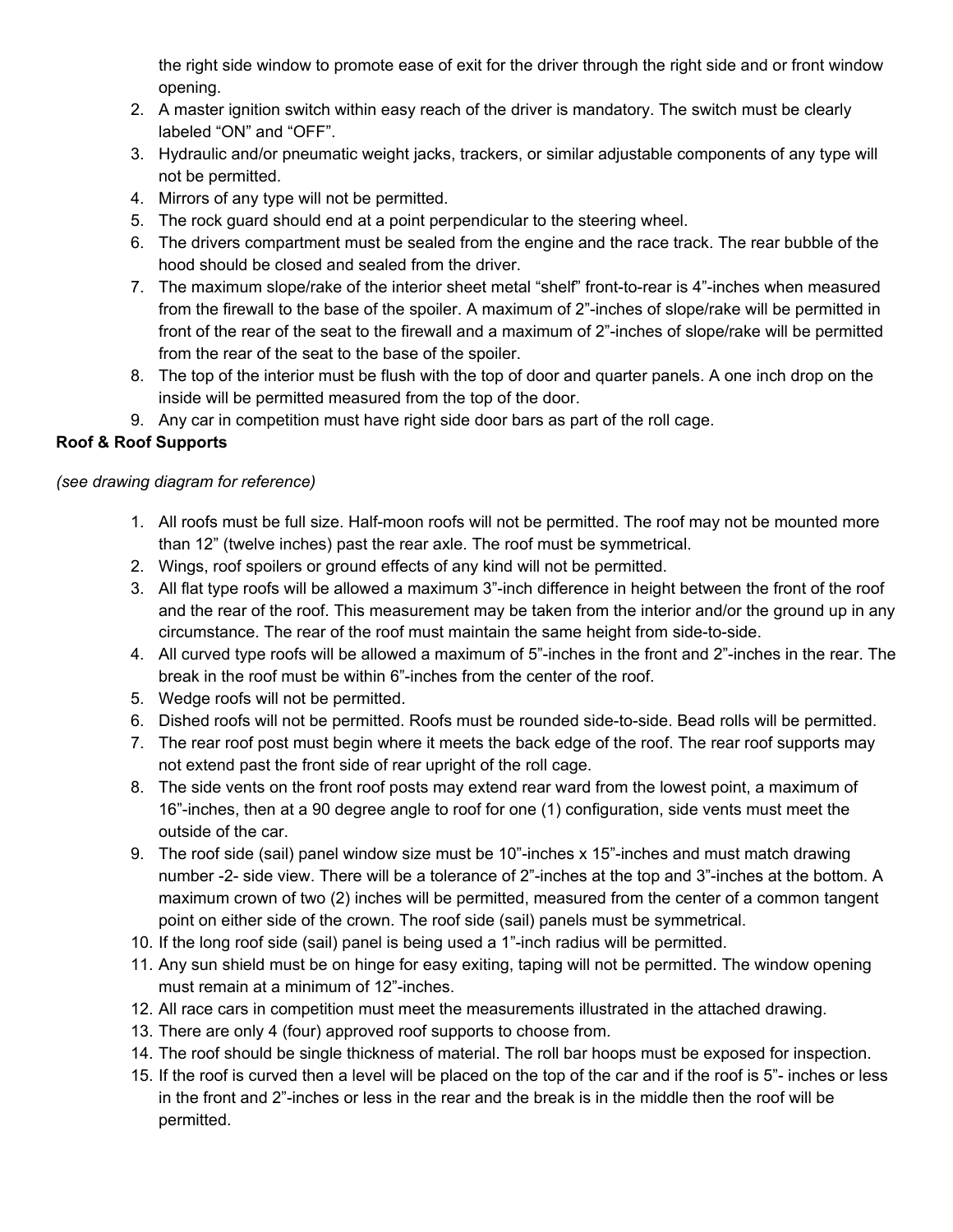16. The roofs on these cars will be stock appearing. The roof must maintain the same height on both sides. If track officials determine the roof does not meet the requirements as stated above then a penalty as determined by the official may be determined prior to competition, additional weight and/or other penalties, unless the roof can be returned to within the parameter as stated above prior to competition in the event that the roof was inspected for.

#### **Suspension**

- 1. Suspension designs and applications are constantly evolving. Although the intent of the suspension rules are an attempt to accommodate the majority of suspension and suspension component designs and applications currently being used in competition, the rules cannot be absolute. Any and all new designs or modifications to an existing suspension and/or suspension component must be communicated to and approved before being used in competition.
- 2. Rear suspension configuration used on current and new chassis(s) must be the design commonly known as four (4) link. Older cars currently competing with other rear suspension designs will be allowed to compete until further notification.
- 3. Axle Housing Mounts
	- 1. Aluminum bird cages will not be permitted.
	- 2. Axle housing mounts may be a solid (welded) type or a floating type (birdcage) design.
	- 3. Only one (1) axle housing mount per side will be permitted.
	- 4. The final assembled axle housing mount must be a one (1) piece mount. When a floating type mount (birdcage) is fabricated using two (2) pieces, the two (2) pieces must create a common one (1) piece pivot (barrel). The two (2) pieces must be fastened or welded together to prevent independent movement of the two (2) pieces. The axle housing mount must attach directly to the axle tube with clearance only to permit rotation of the entire mount. Fore, aft or vertical movement of the mount or the axle housing within the mount will not be permitted.
	- 5. Aluminum shocks, shells, aluminum hubs, aluminum A-frames, aluminum rear-end, aluminum tubes, aluminum tie rods and/or other aluminum suspension parts will not be permitted.

#### **Axle Housing, Rear Differential**

- 1. Any "live axle"-type rear ends will not be permitted.
- 2. Quick change rear ends will be permitted. Only magnetic steel tubes will be permitted.
- 3. Aluminum bird cages will not be permitted.
- 4. The axle housing must be of the "closed tube" design utilizing "full floating" magnetic steel axle shafts.
- 5. The center section of the axle housing must be manufactured of either aluminum or magnesium.
- 6. Axle tubes must be one (1) piece and manufactured of magnetic steel only. Axle tube internal inserts or external sleeves will not be permitted
- 7. Axle tube, including axle tube sleeves, donuts, or added parts may not exceed (3) three inches O.D. (outside diameter) at any point from center section to hub.

### **Rear Suspension**

- 1. Aluminum bird cages will not be permitted.
- 2. The frame/roll cage structure must have integral welded mounting brackets for the attachment of rear suspension components. Frame suspension mounts may be welded or bolted securely (without any movement) to the frame/roll cage structure.
- 3. The only materials used to fabricate frame suspension mounts that will be permitted are magnetic steel or aluminum.
- 4. Independent rear suspensions will not be permitted.
- 5. Only floater hub assemblies will be permitted.
- 6. Composite leaf springs will be permitted.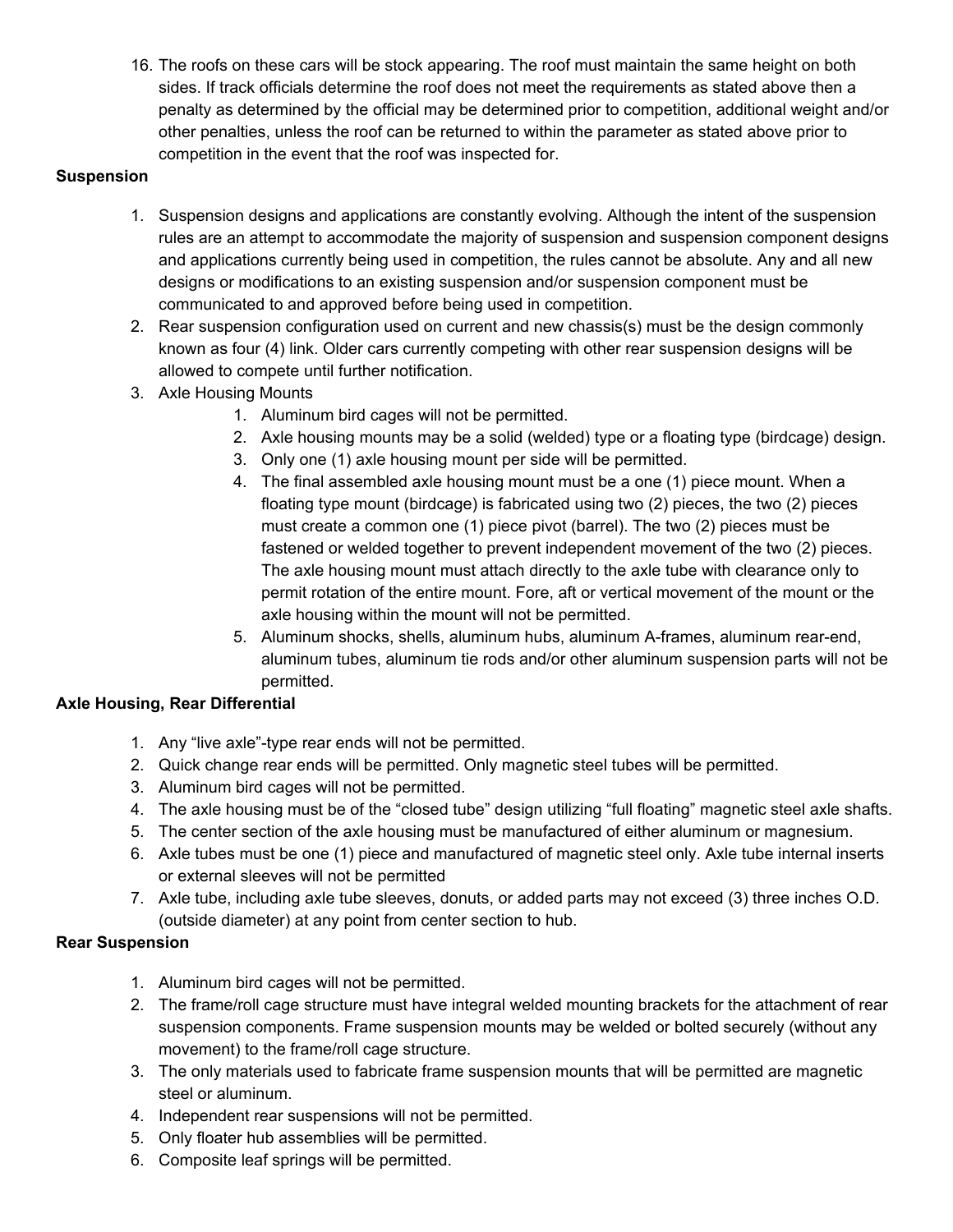7. Aluminum shackles will be permitted.

# **Front Suspension**

- 1. The front suspension must be O.E.M. and be in stock location.
- 2. The front suspension must have replaceable stock part(s) from the same type of suspension from the OEM Manufacturer. Only O.E.M. and/or O.E.M. replacement type spindles may be used. The bolt used for weight jacking purposes must be within 1"-inch of the original spring centerline. One (1) "take-up / widget type" spring in the left front will permitted.
- 3. Only stock passenger car spindles will be permitted. Fabricated spindles will not be permitted.
- 4. Alterations and/or relocation of the lower A-frames will not be permitted. Aftermarket lower control arms, which are mounted in the OEM location and maintaining the OEM Manufacturer will be permitted.
- 5. Tubular-type upper A-frames will be permitted. The upper A-frame mounting locations may be altered. Aluminum cross shafts will be permitted.

# **Shocks and Springs**

- 1. Steel coilover eliminators and/or steel/aluminum coil-over kits will be permitted. The coilover eliminators and/or coilover kits must conform to the shock and spring rules. In the rear of the car a minimum 5"-inch spring is required in all positions.
- 2. All springs must have a tethered and/or cable system in place to securely fasten them in position in the car.
- 3. Only steel body, one piece non-adjustable shocks will be permitted. Adjustable shocks, including cockpit adjusters will not be permitted.
- 4. Coils over shocks of any type on the front of the car will not be permitted.
- 5. Only one shock per wheel will be permitted. Lay down shocks less than 12" (twelve inches) away from brake rotor will not be permitted. Additional shocks in other locations will be permitted.

## **Steering**

- 1. The steering box must be O.E.M. Any-type rack and pinion style steering will not be permitted. The original bolt pattern that matches frame type must be used. In the cockpit, steering may be modified to suit the driver but must remain on the left side of the vehicle. Moving the steering mechanisms to the center of the vehicle will not be permitted.
- 2. Stock or stock appearing drag links are permitted

## **Brakes**

- 1. All cars must be equipped with a working braking system on all four wheels and all four wheels must be able to stop/brake at all times.
- 2. Only magnetic steel rotors will be permitted. Carbon fiber and/or aluminum rotors will not be permitted. Drilling, lightening and/or any alteration to the brake rotors or calipers will not be permitted.
- 3. Only stock O.E.M. rotors will be permitted. Single disc brake rotors or scalloped rotors will not be permitted.

## **Wheels and Tires**

- 1. The following Hoosier tire compounds are the only tire compounds legal:
	- 1. 26.5/8.0-15 A40S, H40, M-30S, M-60
	- 2. 27.5/8.0-15 A40S, H40, M-30S, M-60
- 2. The Right Rear tire must be one of the following AT ALL TIMES.
	- 1. 26.5/8.0-15 H40, M-60
	- 2. 27.5/8.0-15 H40, M-60
- 3. Grooving of tires is not permitted.
- 4. Siping is only permitted on the A40s, H40, and a Right Rear M-60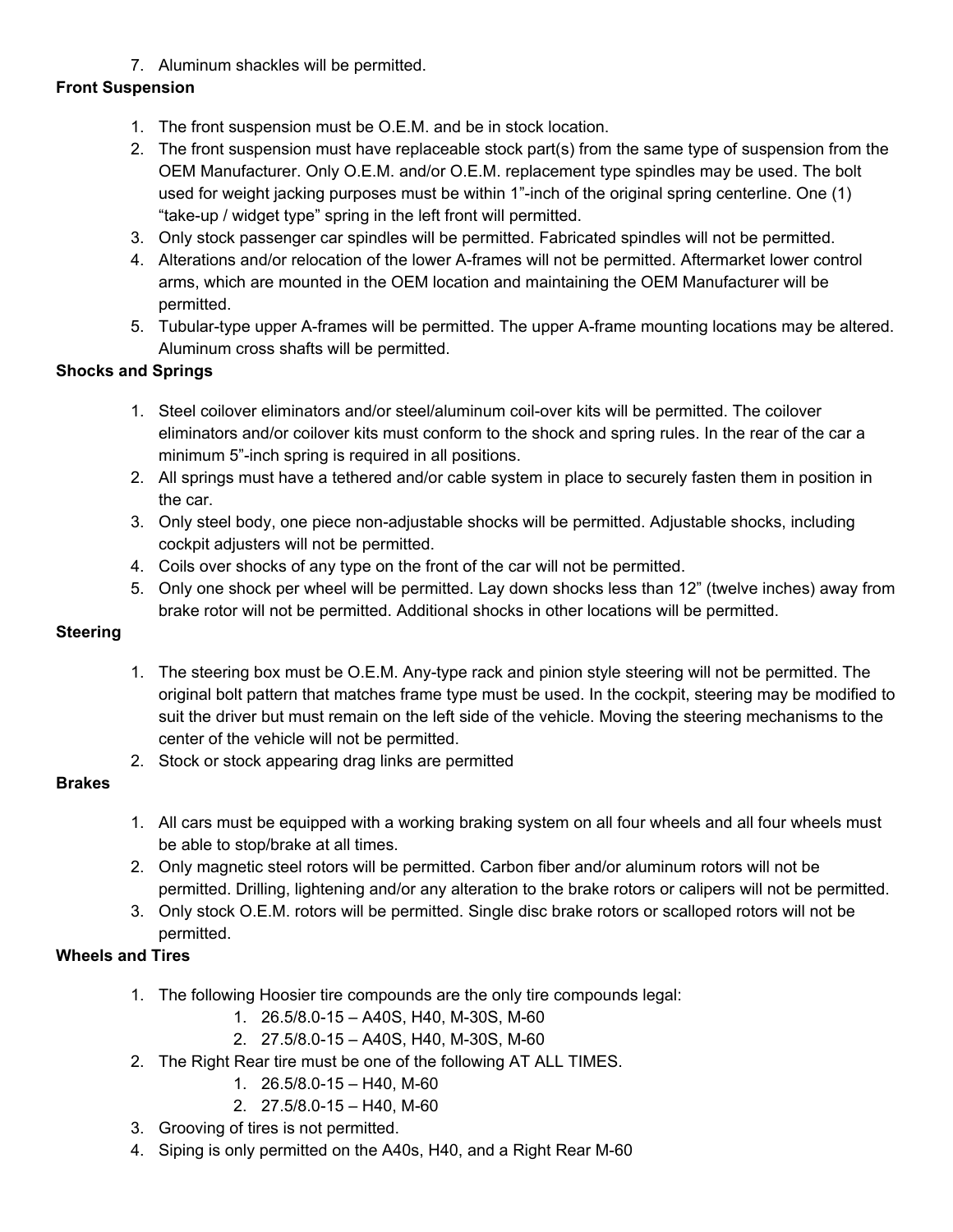- 5. Recapping of an approved tire is not permitted.
- 6. Defacing or altering any of the manufacturer's identification markings, letters, words, numbers, on any tire will not be permitted.
- 7. Mud plugs are permitted on all four wheels. Bead locks will be permitted on the right side only.
- 8. Wheel discs shall be fastened to the wheel using a minimum of three (3)-5/16 inch or (3) 1/4 inch diameter magnetic steel hex head bolts.
- 9. The use of wheel discs with any other type of fastener will not be permitted.
- 10. Only 8-inch racing wheels will be permitted.
- 11. All wheels must be conventional one-piece magnetic steel and must be mounted with lug nuts. Aluminum, plastic and/or carbon fiber wheels will not be permitted.
- 12. All wheels must be fastened to the hub with five lug nuts.
- 13. Tire softeners and/or chemicals designed to alter the chemical characteristics of the tire and/or the tire surface will not be permitted.
- 14. Any chemical treatment of tires is illegal.
	- 1. Officials reserve the right to check and or confiscate any tire used in competition at any time. A driver is fully responsible for any tire used in competition regardless of the source of the tire and/or when the tire was put on the car.
	- 2. Officials can take tire samples using two methods.
		- 1. Officials can remove samples using destructive methods. In this case, no tires will be returned regardless of results. Drivers with treated tires will receive no compensation. Drivers with untreated tires will have the tire replaced.
		- 2. Officials can remove sample grooves from the tread of the tire. No compensation will be given to the driver for tires.
	- 3. Any tire used in competition may be protested for chemical treating by any driver competing in that same individual event(same feature, heat, qualifications, etc). Protest must be made to track officials prior to when the protested car returns to pit area. Protester must present \$500 cash to official at time of protest.
		- 1. If tire is found to not have been treated, the protested driver will receive \$150 for tire replacement even if destructive methods are not used.
		- 2. If tire is found to be treated, protester will receive \$400 of their fee back with \$100 being held for processing fees.
	- 4. All prize monies of drivers with tires taken for testing will be held until lab tests are received. If tire samples do not match the factory benchmark for that compound, the driver forfeits all monies won that night, not only those from the specific race where the driver was protested. (ie  $-$  A driver using a tire during qualifying that is found to be illegal will forfeit any monies won in heats, consis, or features that night.)
	- 5. Drivers with tires that do not match the factory benchmark will be disqualified for the event the samples were taken, be suspended 5 races, lose all championship points earned up to that point, be disqualified from any contingency programs for that season, and be subject to a \$1,000 fine. These penalties are for a driver's first offense. Further offenses will be handled on a case by base basis.
	- 6. Any driver refusing to submit tires for any testing or intentionally avoiding officials attempts to secure tires will be subject to the same penalties as those found using chemically altered tires.
	- 7. Any driver making a protest then backing out of protest may be subject to fines, suspensions, and/or other penalties.

### **SAFETY EQUIPMENT**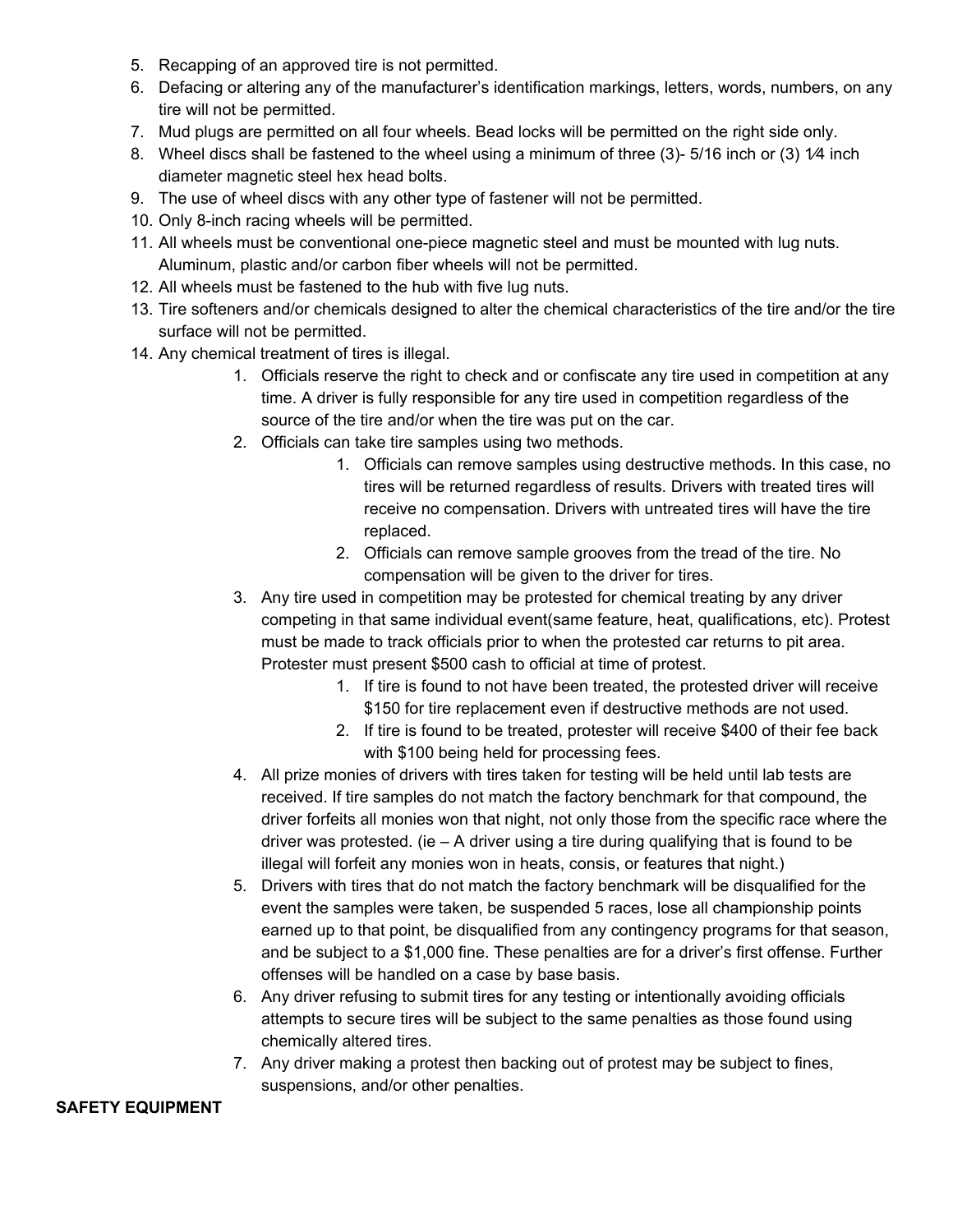Safety equipment specifications listed below are listed as a guide and are only a minimum standard. These minimum standards may not be sufficient enough to protect a driver from injury or death from some incidents. It is the responsibility of the driver, car owner, and crew to ensure that the safety equipment on the car is properly installed, working as intended, and is sufficient to protect the driver from any incidents that occur. This may include using safety equipment that goes above and beyond the minimum specifications and recommended equipment listed below.

## **1. Batteries:**

- 1. NO batteries to be located in the drivers' compartment/cockpit.
- 2. The battery must be securely mounted with positive fasteners and brackets.
- 3. The battery terminals must be insulated or enclosed with a non-conductive material that will prevent contact with any part of the race car should the battery become dislodged from the battery mount.
- 4. One (1) mandatory battery disconnect switch must be installed. The switch must be clearly labeled with off/on direction. The switch must be directly in-line with the NEGATIVE battery cable and be capable of completely disconnecting the NEGATIVE terminal of the battery from the race car. Negative or "ground" wiring connections must not be made anywhere from the battery negative terminal to the input side of the disconnect switch.

## **2. Seats:**

- 1. Full containment type seats constructed of aluminum to the general design specifications of SFI 39.2 standards are highly recommended. Design should include comprehensive head surround, shoulder and torso support system, energy impact foam, and removable head foam.
- 2. Up fitting a current seat with bolt on kits will be permitted with a seat manufacturer produced kit and a base seat acceptable to the seat manufacturer. Components should include comprehensive head surround, shoulder and torso support system, energy impact foam. Must be installed in accordance to seat manufacturer's instructions.
- 3. Seats must be used as supplied and instructed by the seat manufacturer with the exception of trimming the length of the left side head surround for the purpose of egress only. If the left side head surround is trimmed to a distance that is less than the most forward surface of the drivers helmet (usually the area crossing the chin) then a left side head net meeting the SFI 37.1 must be installed with a quick release latch.
- 4. Seats must be mounted to a seat frame that is welded to the race car frame/roll cage structure. Attaching points, angles, and materials for the seat frame and mounting of the seat to the seat frame must be in accordance to the seat manufacturer's instructions.

## **3. Restraints:**

1. The use of a 5, 6 or 7 point driver restraint system certified to SFI Spec 16.1 or 16.5 is REQUIRED no exceptions. All driver restraint systems shall not be in excess of 3 years of age past the date of manufacture. The use of a 7 point driver restraint system is strongly recommended. All mounting points of the racing harness MUST be mounted properly in accordance with the manufacturer's instructions, and securely mounted to the chassis with the use of grade 5 or better hardware.

## **4. Window Nets:**

1. Window Nets certified to SFI Spec 27.1 are highly recommended and must be mounted in accordance with the manufacturer's instructions and technical director's satisfaction.

## **5. Driver Worn Equipment:**

- 1. A helmet certified to Snell SA2010/FIA-8860, Snell SA2015/FIA-8860, SFI 31.1/2010 or SFI 31.1/2015 is REQUIRED.
- 2. A driver suit certified to SFI Spec 3.2A/5 is REQUIRED.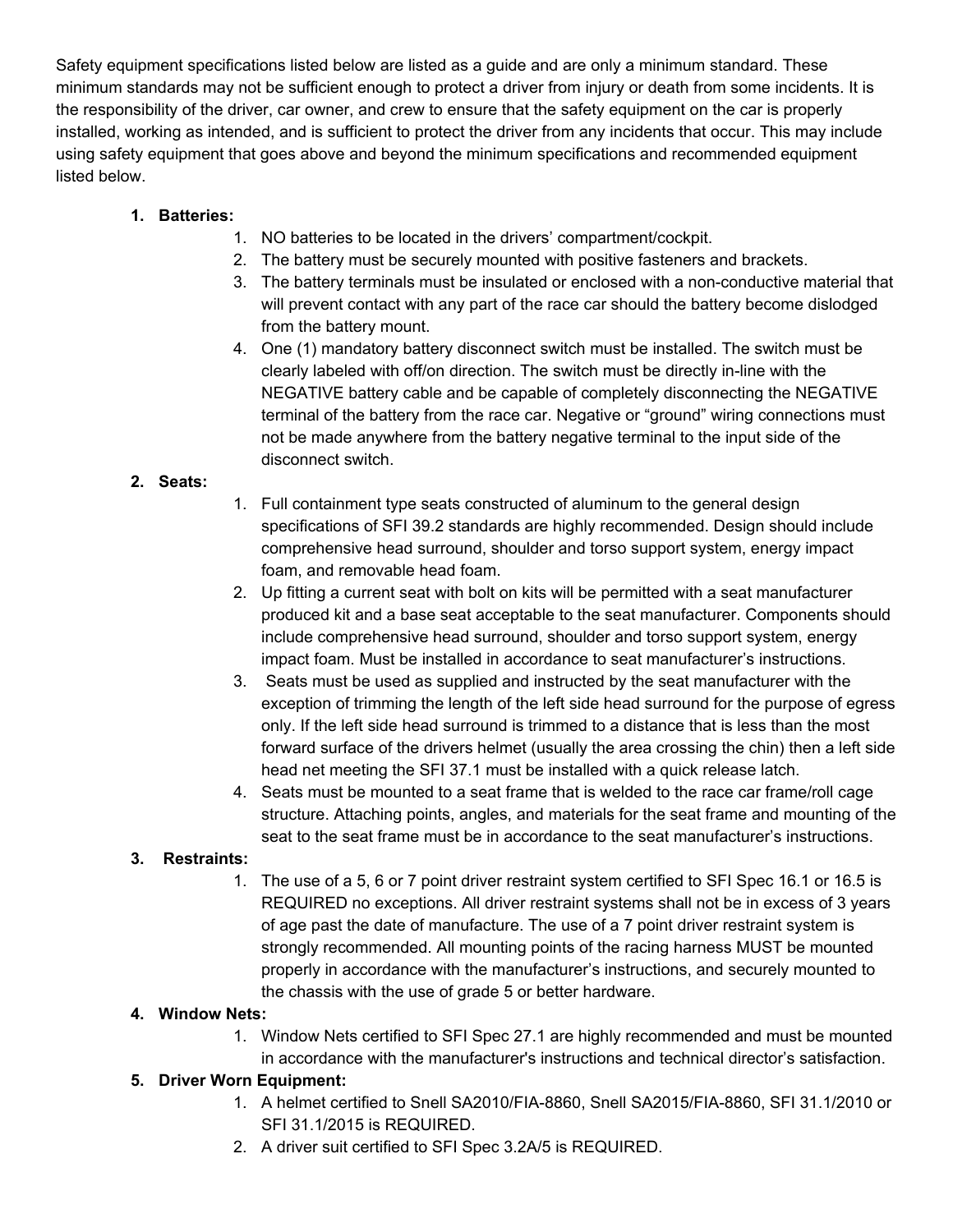- 3. Gloves certified to SFI Spec 3.3/5 are REQUIRED.
- 4. Socks and Shoes certified to SFI Spec 3.3 are REQUIRED.
- 5. Head and Neck Restraint Devices/Systems are Highly Recommended
- 6. At all times during an Event (practice, qualifying, and competition), drivers must connect their helmet to a head and neck restraint device/system certified to SFI Spec 38.1. The device/system must display a valid SFI Spec 38.1 label. The head and neck restraint device/system, when connected, must conform to the manufacturer's mounting instructions, and must be configured, maintained and used in accordance with the manufacturer's instructions

## **6. Drive Line:**

1. A driveline "sling" is REQUIRED.

## **7. Cockpit Tubs:**

1. Eighteen (18)-gauge steel or one and one-eighth inch (1 1/8″) aluminum "cockpit tub" to protect front, sides and rear of driver is HIGHLY RECOMMENDED.

## **8. Fire Suppression:**

- 1. An in-car Fire Suppression system is Highly Recommended.
- 2. All race cars should be be equipped with a thermally deployed automatic fire suppression system. The fire suppression system will consist of a DOT approved cylinder manufactured from aluminum or steel with a capacity of ten (10) lbs. of fire extinguishing agent, steel or steel reinforced lines, and two (2) thermally activated discharge nozzles.
- 3. All systems must meet or exceed SFI 17.1 specifications.
- 4. Systems must be fully charged with ten (10) lbs. of DuPont FE-36, 3M NOVEC 1230, or Fire Aide and display a legible and valid SFI and manufacturer label depicting fire extinguishing agent, capacity, and certification date. Cylinders that or beyond useful certification date must be inspected, serviced and re-labeled by the manufacturer.
- 5. Cylinders must be mounted forward of the fuel cell. Cylinders must be securely mounted to the frame/roll cage assembly. The certification label must be unobstructed and easily accessible for inspection when the mounting is complete.
- 6. The cylinder must be connected to the nozzles with steel or steel reinforced lines.
- 7. Two (2) thermally activated nozzles must be used. One (1) nozzle must be located directly above the fuel cell in the fuel cell area and the second nozzle must be located in the driver cockpit area.
- 8. An optional manual override cable may be added to the system.
- 9. Drivers under the age of 18 are REQUIRED to have a HEAD SOCK, window net, gloves, and either a neck collar or a head and neck restraint system in addition to all other required safety equipment in place.

## **Other**

- 1. No sharp or protruding edges in or around the cockpit, which would impede the driver's rapid exit from the car.
- 2. Windshield screens with a minimum of .090 inch screens must be securely fastened. Three windshield bars in front of the driver are recommended.
- 3. An electrical engine shut off switch is required. The switch must be clearly labeled and within the reach of the driver.
- 4. A fuel shut off valve is required. The valve must clearly labeled and within reach of the driver.
- 5. Flame retardant seat, roll bar, knee and steering pads or padding are recommended.

## **Roll Cage**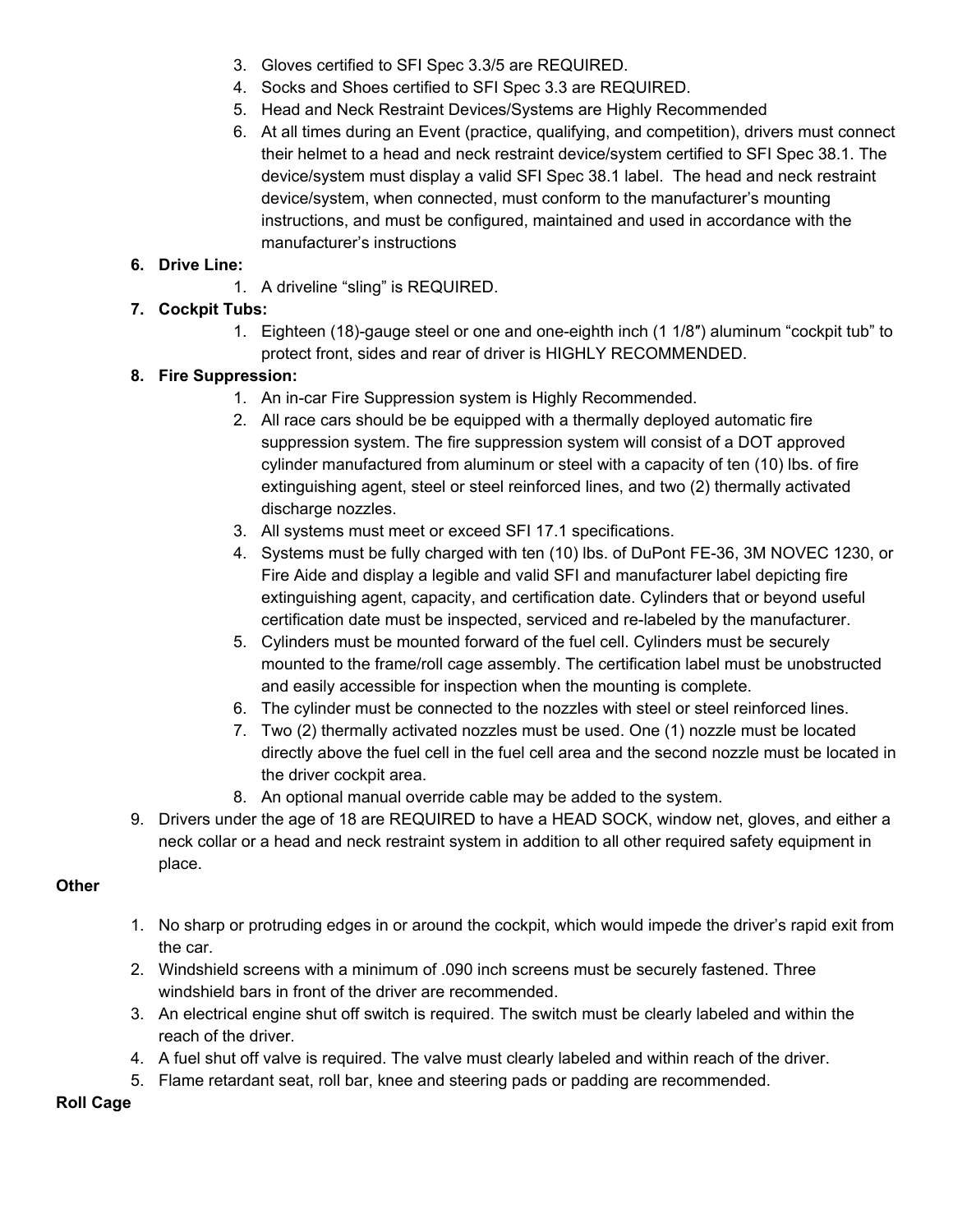- 1. All cars must have a roll cage. The roll cage must be approved prior to competition and it must be welded to the frame. The driver's head must not protrude above the top of the roll cage with the driver's helmet on. The top of the roll cage must extend above the top of the driver's helmet by a minimum of one (1) inch. The entire roll cage and all roll bar pieces must be fabricated from magnetic steel a minimum of .095" in thickness.
- 2. The driver and right side door bars must be parallel to the ground and located perpendicular to the driver. There must be right side door bars. The side bars must be welded to the front and rear of the roll cage. No brazing or soldering is permitted. The door bars must have a minimum thickness of .095" and must have a minimum of 1-1/2" diameter. On the driver's side there will be a minimum of three (3) door bars.
- 3. Foot protection is mandatory. One piece of magnetic steel tubing, a minimum .095" in thickness, must be fastened and/or welded across the back of the engine with vertical tubing a minimum of .095" thick.
- 4. The door side roll bars are mandatory and must extend into the door panels.
- 5. The roll cage must consist of continuous hoops that are no less than 1-1/2" in diameter and must a minimum thickness of .095".
- 6. The roll cage must be mounted securely (welded) to the frame in a minimum of 6 (six) places.
- 7. The roll cage must consist of a configuration of front and rear hoops connected by tubing on the sides and/or side hoops. Roll cage must be securely supported and braced. Gussets to brace any portion of the roll cage will be permitted.

## **Electronic Devices & Traction Control**

- 1. All electronic and/or computerized wheel spin and/or acceleration retardation traction control devices will not be permitted. Controlled timing devices attached to or controlling accelerator or rotation of wheel will not be permitted. GPS and/or any other type of electronic tracking and/or locating device will not be permitted.
- 2. All traction control devices utilizing wheel sensors and/or any means of measuring ground speed to control wheel spin will not be permitted.
- 3. Adjustable ping control devices, dial a chip controls, timing controls or automated throttle controls will not be permitted in cockpit or driver accessible areas.
- 4. Adjustable restrictor plates will not be permitted.
- 5. Any remotely controlled components inside or outside the cockpit of any competitor's race car will not be permitted.
- 6. Radios or devices for transmitting voice or data will not be permitted, either in the racecar or on anyone connected with the car.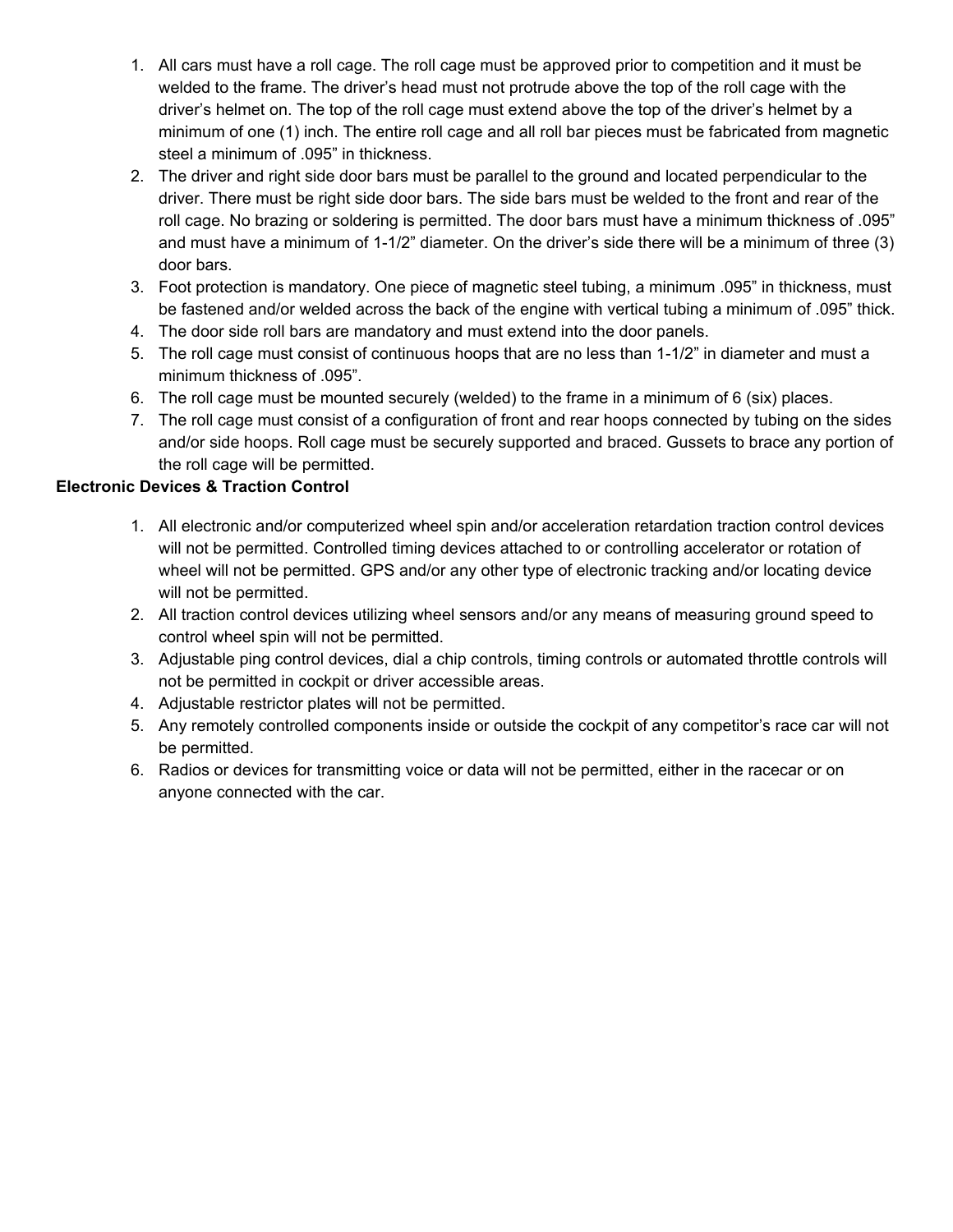- 
- 
- 
- 
- **A.** Window opening -12" Min 18" Max<br> **B.** Front edge of roof to interior deck -11" Min<br> **C.** Rear edge of roof to interior deck -12" Min<br> **D.** Highest point of roof to ground -42" Min -52" Max<br> **E.** Center of front whe
- 
- H. Center of rear wheel to rear edge of quarter panel  $34^{\circ}$  Min  $47^{\circ}$  Max<br>
L. Center of lowest bar on rear bumper to ground  $16^{\circ}$  Min  $20^{\circ}$  Max<br>
J. Deck height to ground  $28^{\circ}$  Min  $38^{\circ}$  Max<br>
- 
- 
- 
- 
- 



ACCEPTABLE ALTERNATE ROOF POSTS (Window openings must be same on both sides)